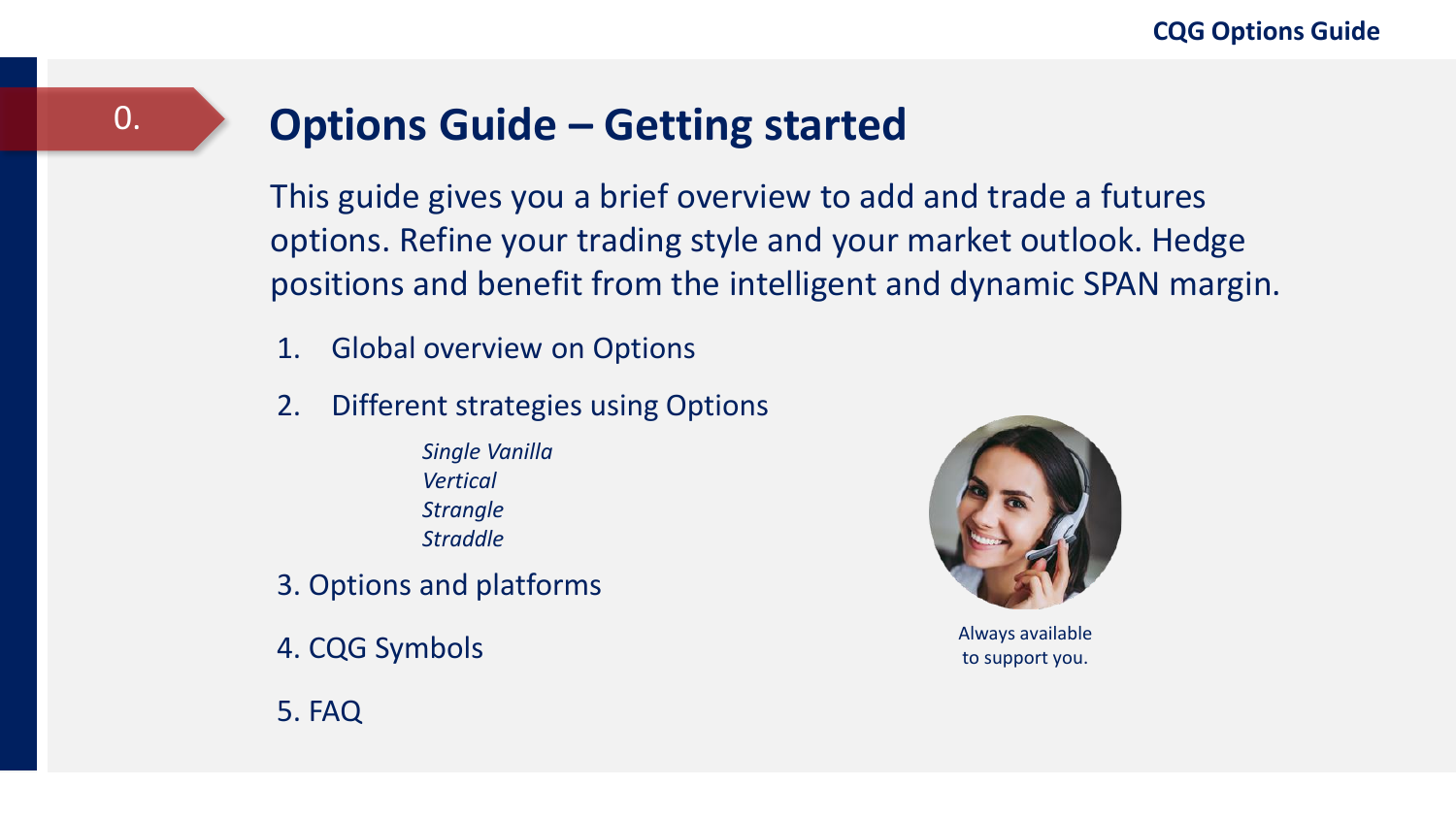## **Global overview on Options (1/2)** 1.

What is an option? An option is a contract between a buyer and a seller for the right to buy or sell an underlying value at a specific price on a particular date.



You believe the DAX will drop in the weeks to come. Options allow you to trade this scenario by buying the right to sell at a certain price level or so called strike price. This right is called a PUT option. The price to obtain this right is called the premium.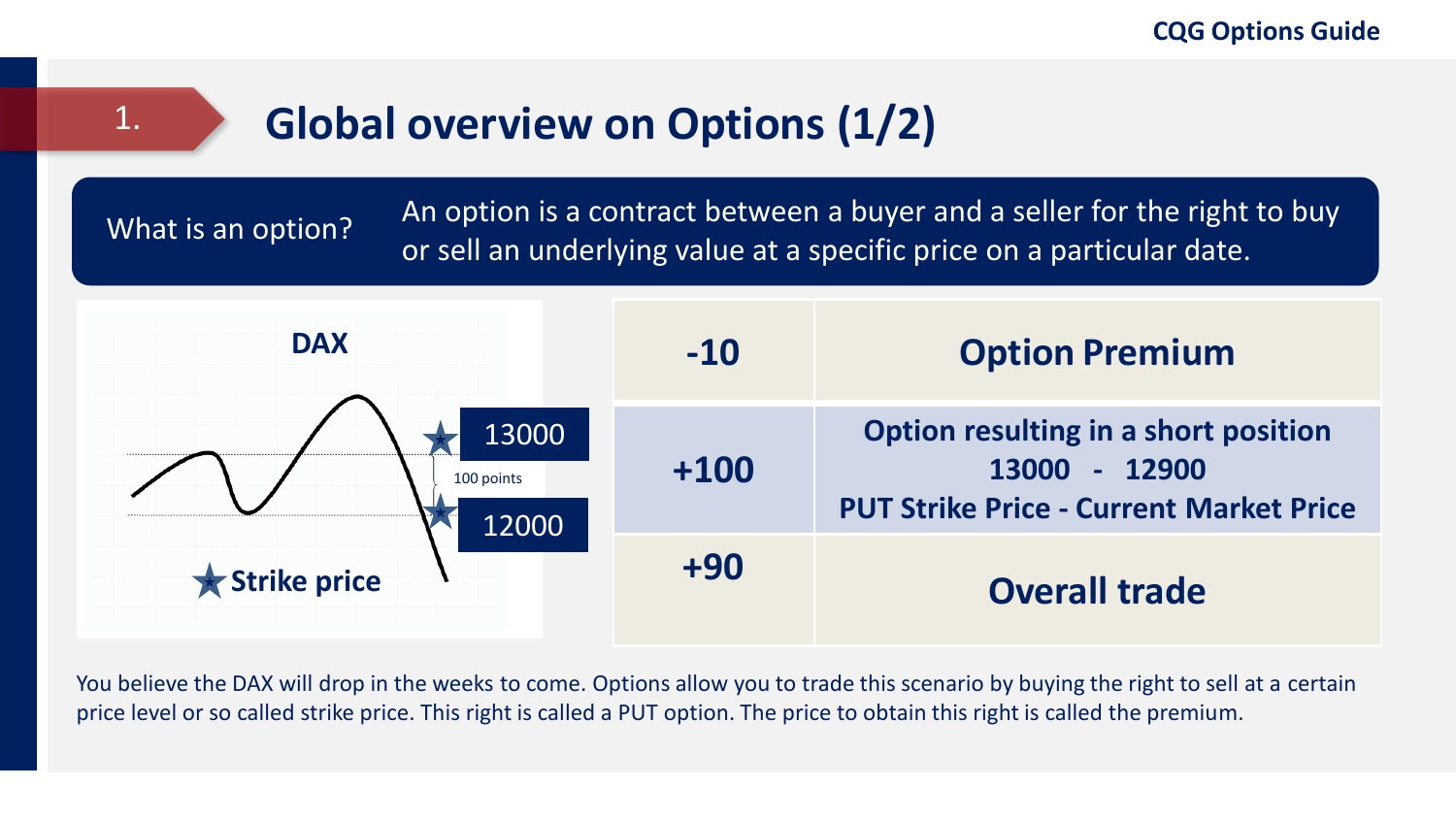## 2. **Global overview on Options (2/2)**

### Evolution of profit/loss after **BUYING** a Call or a Put



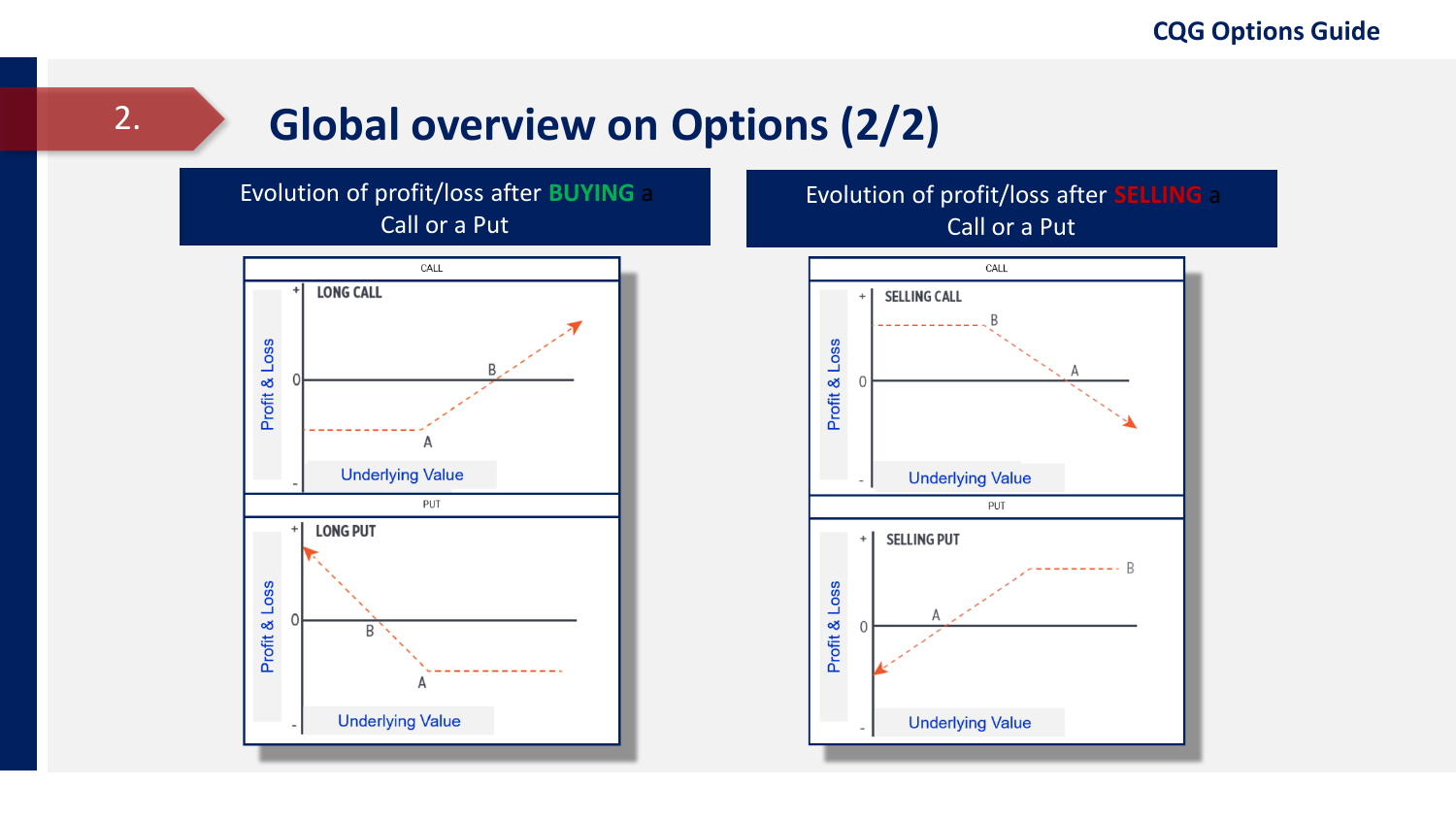### 3. **Different strategies using Options (1/2)**

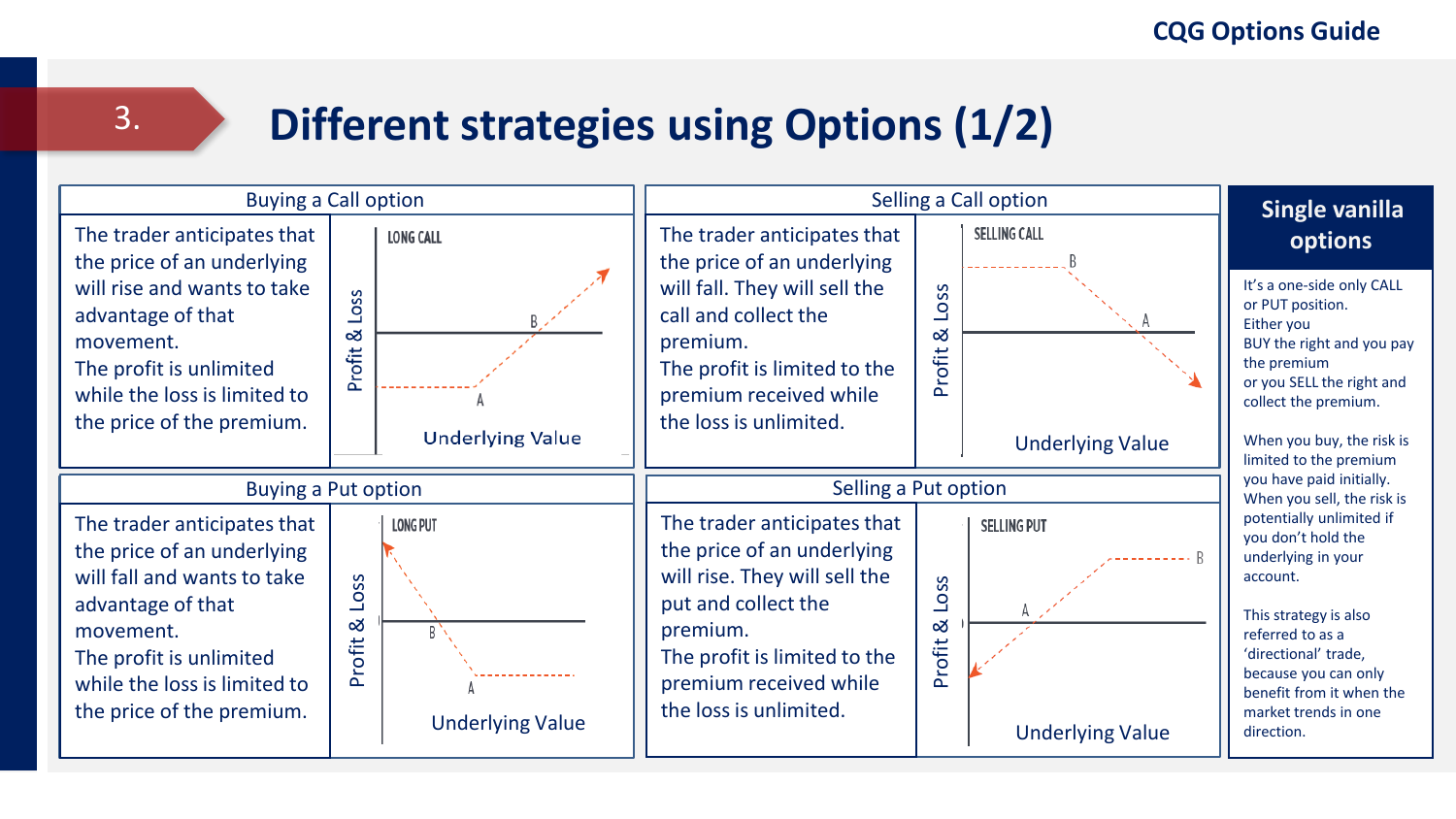### **Different strategies using Options (2/2)**

4.

| <b>Strategy</b> | General                                                                                                                                                     | <b>Structure</b>                                                                   | Use                                                                                      | Risk/Reward                                                                                                                 | Evolution               |
|-----------------|-------------------------------------------------------------------------------------------------------------------------------------------------------------|------------------------------------------------------------------------------------|------------------------------------------------------------------------------------------|-----------------------------------------------------------------------------------------------------------------------------|-------------------------|
| Vertical        | This is a two-side or 'legs' strategy on<br>the same underlying. A simultaneous<br>buy and sell of two different strike                                     | BULL SPREAD: Buy low strike and sell high<br>strike. Same expiration and quantity. | Moderately bullish<br>Moderately bearish                                                 | Loss limited to the premium paid.<br>Profit is capped at the number of<br>pips between strikes minus pips paid.             |                         |
|                 | prices is referred to as a spread.<br>Vertical means that the spread is build<br>using options with the same<br>expirations.                                | BEAR SPREAD: Sell low strike and buy high<br>strike. Same expiration and quantity. | Directional trade with less<br>exposure to volatility than a<br>plain vanilla structure. | Loss limited to the number of pips<br>between strikes minus pips received.<br>Profit is capped at the premium<br>collected. | <b>Underlying Value</b> |
|                 | With a straddle, you buy both a call                                                                                                                        | BUY « at the money » CALL,<br>BUY «at the money » PUT                              | Neutral                                                                                  | Loss is limited to the premium paid<br>and profits are potentially unlimited                                                |                         |
| Straddle        | and a put on the same underlying<br>with the same strike price and<br>expiry.                                                                               | SELL « at the money » CALL,<br>SELL « at the money » PUT                           | Neutral                                                                                  | Loss is potentially unlimited while<br>profits are capped at the premium<br>_collected.______________________________       |                         |
|                 |                                                                                                                                                             | Same strike, quantity and expiration                                               | Stable market expected                                                                   | Generate income in flat market.<br>volatility expected to decrease.                                                         | <b>Underlying Value</b> |
|                 | A strangle has a similar set up to a<br>straddle: you open both a call and a put<br>on the same underlying. These must<br>both be going either long (a long | BUY «out the money» CALL,<br>BUY «out the money» PUT                               | Neutral                                                                                  | Loss is limited to the premium paid<br>and profits are potentially unlimited.<br>Loss-is-potentially-unlimited-while------  |                         |
| Strangle        | strangle) or short (a short strangle) and<br>have the same expiry. With a strangle,<br>however, your put has a lower strike                                 | SELL «out the money» CALL,<br>SELL «out the money» PUT                             | Neutral                                                                                  | profits are capped at the premium<br>collected.<br>Generate income in flat market,                                          |                         |
|                 | price than the call.                                                                                                                                        | Similar Delta, same quantity<br>and expiration.                                    | Stable market expected                                                                   | volatility is expected to decrease.                                                                                         | <b>Underlying Value</b> |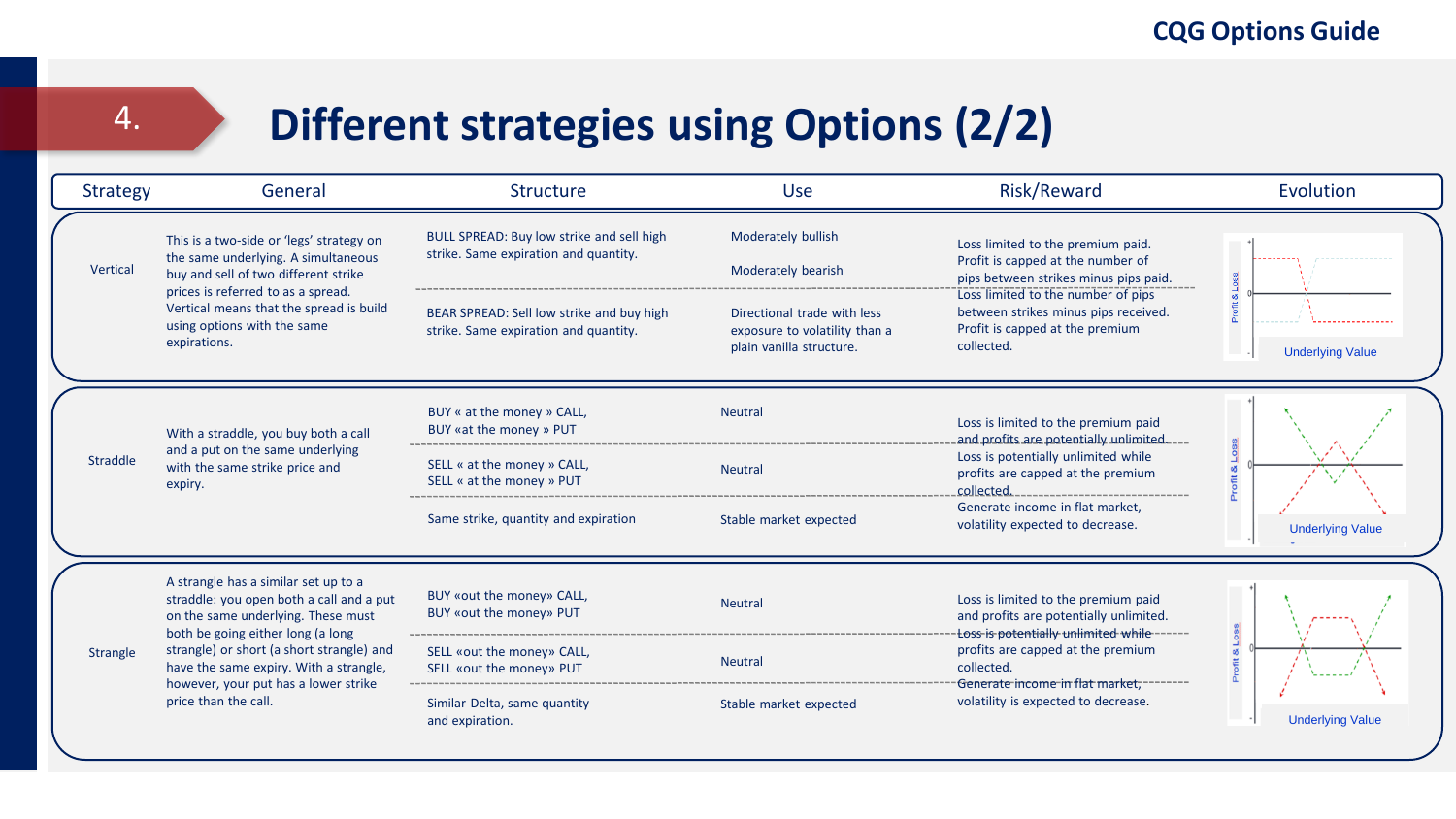## 5. **Options and platforms (1/2): NanoTrader**

In order to be able to trade Options on Futures you need to be permissioned by your broker. Once you are permissioned, open the WorkspaceBar and navigate to a Future on which you want to trade an option.

Given you are permissioned you will see an empty folder named "Options" for the FDAX.

To add an option to the Options folder rightclick on it and select "Add Option":

**ELEN FDAX**  $\overline{111}$  FDAX SEP 20 In FDAX DEC 20 In FDAX MAR 21  $\overline{m}$  FDAX JUN 21 **≅¶** Ool **Add Option E** FDAX S  $\blacksquare$  FDAX Refresh

A dialog will show up that allows to specify the CQG symbol id of the option. Use the dropdown fields and the strike field to specify the desired option. Depending on the underlying the strike price contains 3 to 5 digits.

See below for an examples. You might also directly enter the id into the "Resulting Symbol" field, given you have the id at hand. Click "OK" when ready and No to finish the process.



The option can now be used just like any other symbol. To trade it, drag & drop it into a CQG account.

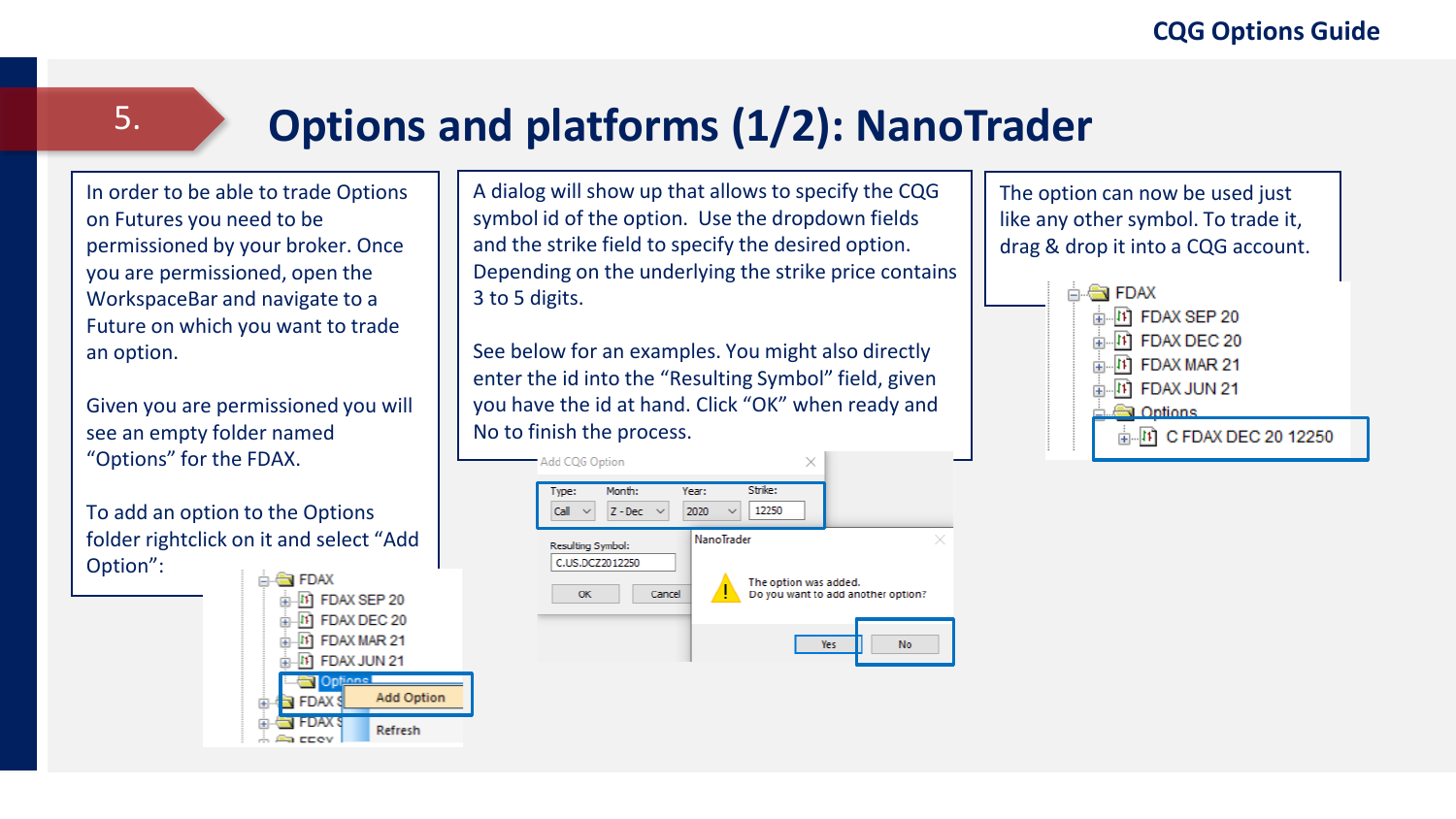### **Options and platforms (2/2): Desktop and Mobile**

Trading options in the mobile versions of CQG is very easy and straight-forward.

6.

Important is to know the way the symbol for a specific option is build up inside the trading environment.

The complete symbol is build up out of the following elements:



C.ENQZ2010100 800,00 801,75 807,25 1.12800 1.12790 1,12810 For the mobile version the inputs need to be entered manually.

#### Example:

To get a quote for the CALL on the Mini Nasdaq with expiration December 2020 and Strike Price 10100 we need to type it down to: C.ENQZ2010100

1. CALL(C) or PUT(P) 2. CQG symbol for the underlying 3. Expiration month and year 4. Strike price

C.ENQZ2010100 Note that the C or P for Call or Put is followed by a point "**.**" The rest is connected, no spaces nor punctuation marks.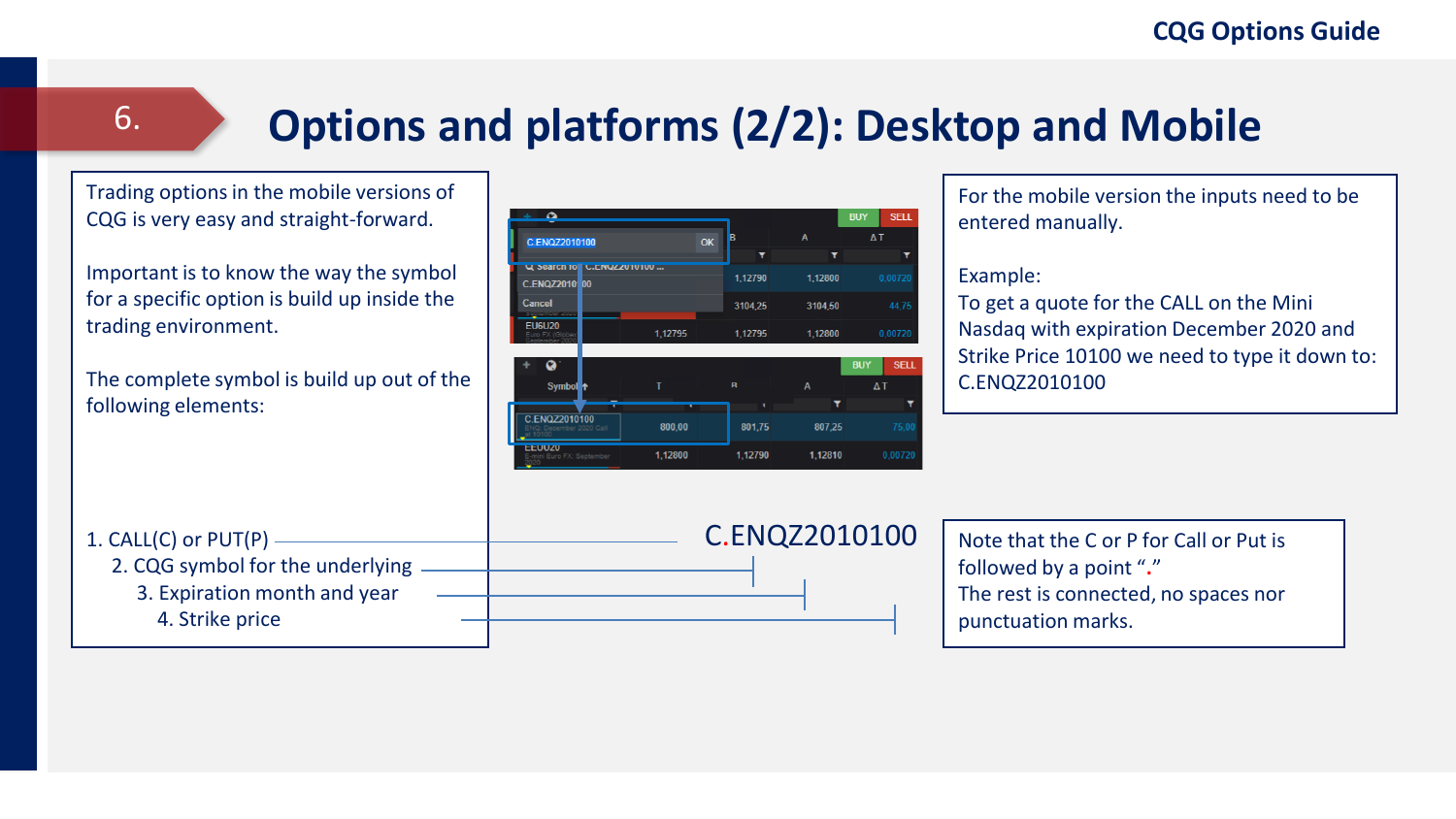# **CQG Symbols ID**

Please note that CQG has its own symbols which differ to those of their underlying exchange. Below you will find a list of the most actively traded instruments. (Eg. DAX JUNE 20 = DDM20)

| <b>Contract name</b>        | <b>CQG Symbol</b> |
|-----------------------------|-------------------|
| <b>FDAX</b>                 | DD                |
| FURO STOXX 50 Index Futures | <b>DSX</b>        |
| CAC 40 Index Future         | PIL               |
| Euro-BUND                   | DB                |
| Euro-BOBL                   | DL                |
| E-mini S&P 500 Index        | FP                |
| E-mini NASDAQ 100 Index     | ENQ               |
| Mini Dow Jones \$5 Index    | <b>YM</b>         |
| <b>EUR/USD Futures</b>      | EU <sub>6</sub>   |
| Light Sweet Crude Oil       | <b>NQM</b>        |
| <b>Gold Futures</b>         | <b>GCE</b>        |
| British Pound/USD           | BP6               |

| <b>Month</b> | Code |
|--------------|------|
| January      | F    |
| February     | G    |
| March        | Н    |
| April        | J    |
| May          | κ    |
| June         | M    |
| July         | N    |
| August       | Q    |
| September    | U    |
| October      | V    |
| November     | X    |
| December     | Z    |

To know the CQG symbol of the underlying, please use: http://help.cqg.com/fcm/symbols.xlsx

To know the symbol for the month, please use the table on the left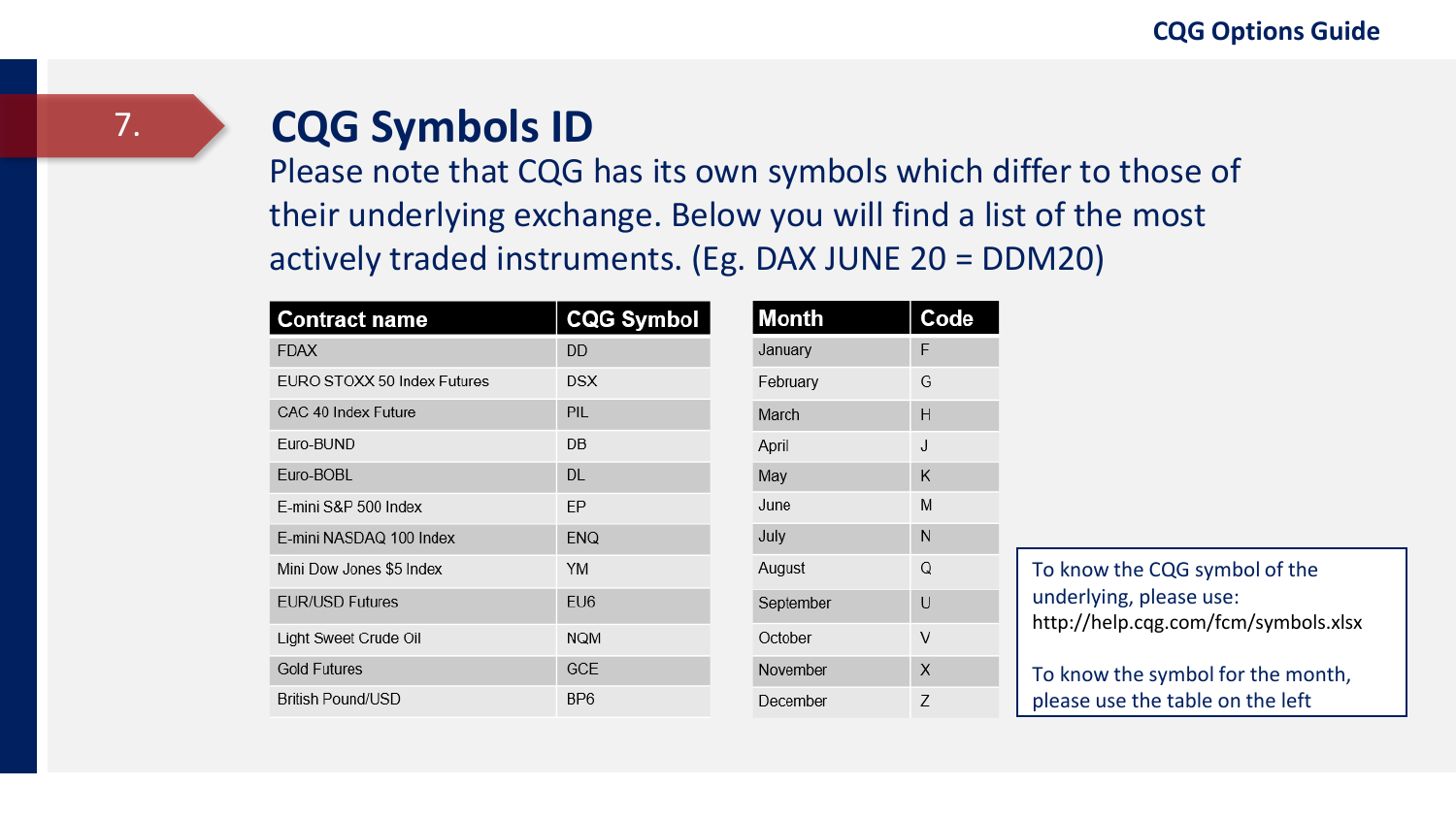### **CQG Options Guide**

## 8. **FAQ – Frequently Asked Questions (1/2)**

#### **Q / What is the type of account that I need to trade options?**

A CFDFX Options can be traded with a normal CFDFX account. To trade options on Futures, a Futures account with CQG data feed is obligatory. If you do not see the options in your platform, please contact the support desk as the necessary permissions may be missing for your account.

#### **Q / What is an option?**

An option is a contract between a buyer and a seller for the right to buy or sell an underlying financial product at a specific price on a particular date.

#### **Q / What's a call and what's a put?**

A call is an option for the right to buy an underlying.

If the trader anticipates that the price of the underlying will rise, they may take advantage of that movement by buying a call. A put is an option for the right to sell the underlying.

If the trader anticipates that the price of the underlying will fall, they may take advantage of that movement by buying a put. In both of these scenarios, the trader becomes the holder, the person who will have the right to buy or sell the underlying. The seller becomes the writer of your call or put and they would be required to honor the terms of your option.

#### **Q / But I can also sell a call or put, right?**

That's correct. In the scenarios in the previous question, you are buying or going long on a call or put. If you are going long a call or a put, you can close out of your position before expiry by selling your call or put.

|               | <b>PUT</b>               | CALL                |
|---------------|--------------------------|---------------------|
| <b>BUYER</b>  | Right to Sell            | <b>Right to Buy</b> |
| <b>SELLER</b> | <b>Obligation to Buy</b> | Obligation to Sell  |

#### **Q / When can I trade options?**

Depending on the exchange at which it is listed, the option will have specific trading hours. Please refer to the official website of the exchange for up-to-date information.



to support your.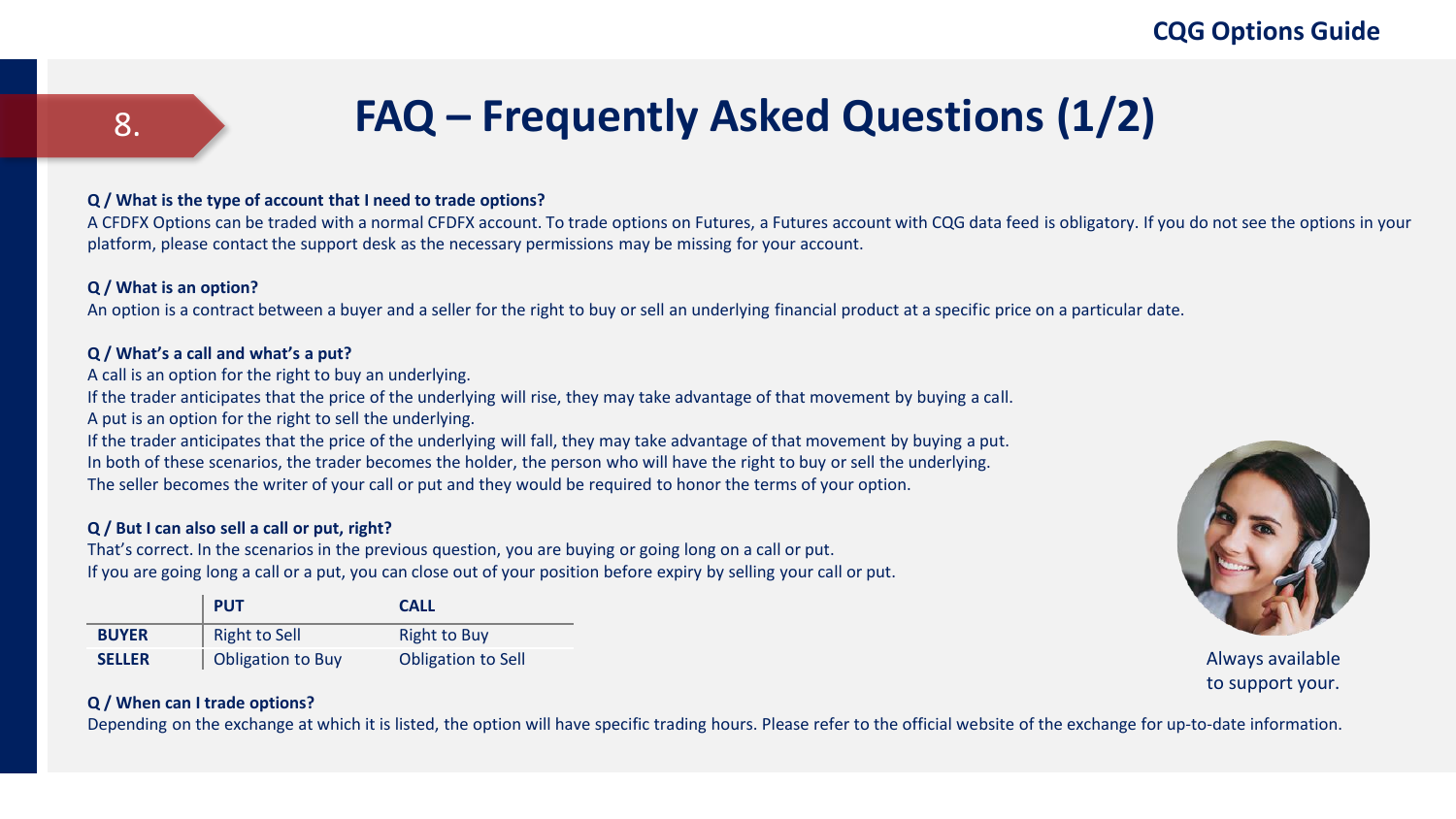### **CQG Options Guide**

## 9. **FAQ – Frequently Asked Questions (2/2)**

#### **Q / What is the option expiry?**

The EXPIRY or the expiration date is the date in the option contract when the option expires. Expiry date is not per definition the same as exercise date. American style options allow exercise during the whole lifetime of the option. Therefore exercise date can be prior to the predefined expiry date. Please refer to the official website of the exchange for up-todate information on exact expiration times and dates and the settlement procedures after exercise and/or expiry.

#### **Q / Can I exercise an option before the expiry?**

Yes, in the case of an American Style option. Most US markets will use this system. Options on miniS&P Futures for example are American Style, so the exercise of them can take place at any given moment during the lifetime of that option when in the money. European exchange will rather offer European Style options, which mean they can only be exercised on expiration date in case they expired in the money.

#### **Q / What is the strike of an option?**

The strike price is the specific price in the option contract that your buy or sell forex position would be opened at on the expiry if your option was in-the-money.

#### **Q / Can I pick any strike price?**

WHS will offer a number of fixed strikes for each underlying available. Strikes are selected at convenient intervals within the likely range of the underlying. For exchange traded products, the exchange itself will define available strike prices.

#### **Q / Why does the premium change on my option?**

When you open an option, you'll notice the value of the premium changes over time. Many factors may have an impact on the price of an option: the price of the underlying, interest rates, the strike price, volatility and the amount of time until expiration.

#### **Q / Why does the expiry date have an impact on premium?**

Time value is one of two components in an option's premium. When an option has a lot of time before it expires, it is considered to have a greater chance of ending up in-the-money. That's why options with a lot of time have a higher time value. As the option gets closer to its expiry, the time value of the premium will drop because there's less time in the option.



Always available to support your.